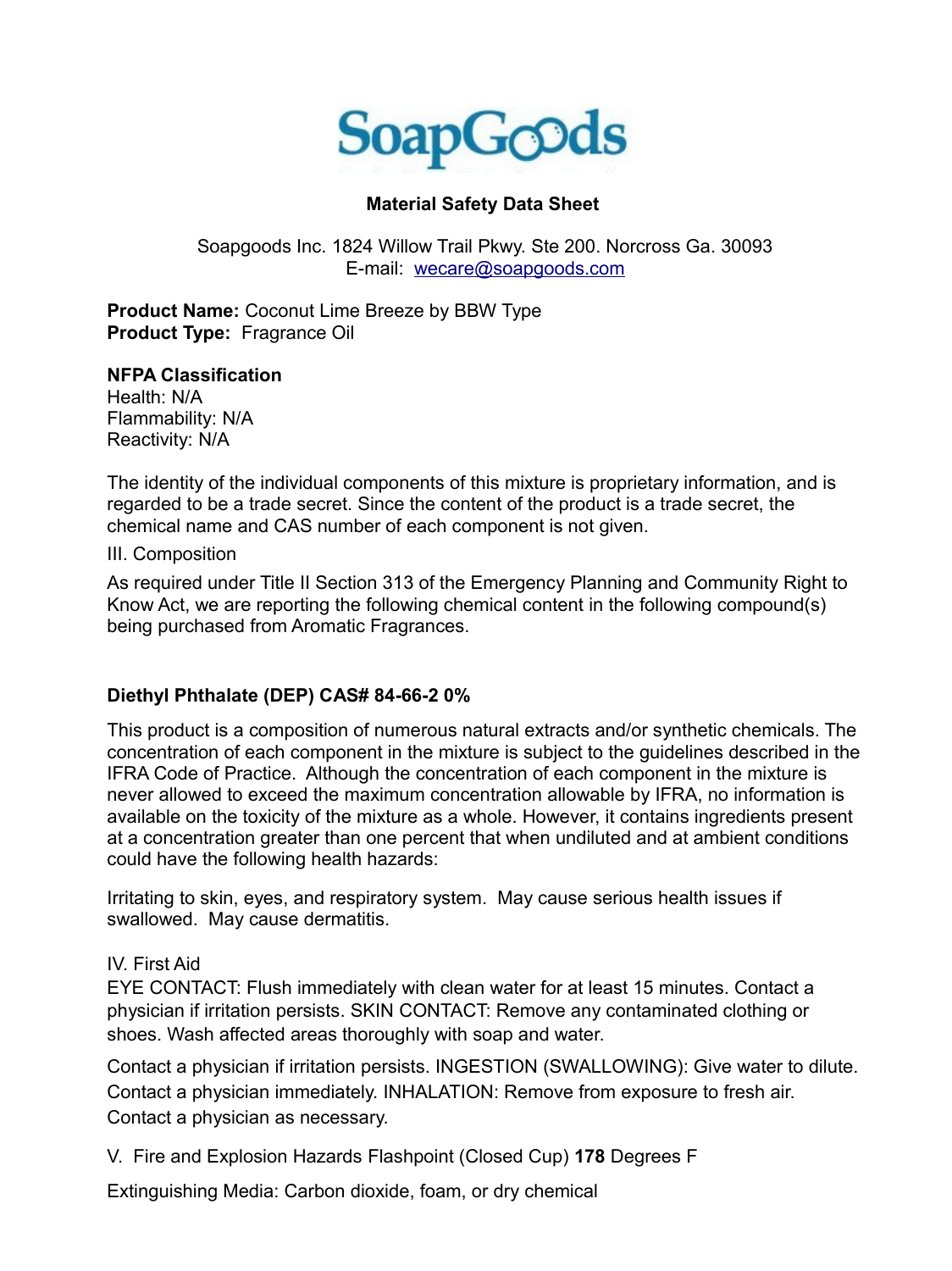Combustion Products: Carbon monoxide, carbon dioxide, and smoke

Unusual fire or explosion hazards: Closed containers may build pressure when exposed to heat or fire

VI. Accidental Release Measures

SPILLS CLEAN-UP: Eliminate all ignition sources. Absorb liquid spills on suitable absorbent material. Sweep up solids and dispose of in accordance with local, state, and federal regulations.

VII. Handling and Storage

STORAGE REQUIREMENTS: Store in a cool, dry, ventilated area away from heat sources. Keep containers tightly closed and upright when not in use.

VIII. Exposure Control and Protection Information

EYE PROTECTION: Splash resistant safety glasses. SKIN PROTECTION: The use of chemical resistant gloves is recommended. Contaminated clothing and shoes should be cleaned before re-using. Acceptable industrial hygiene practices should be maintained. RESPIRATORY: None generally required. VENTILATION: General ventilation is adequate. Use exhaust fan if necessary.

### **IX. Physical Data**

Specific Gravity**:** 0.9290 to 0.9390 (H2O =1) Refractive Index: 1.4593 to 1.4693 Appearance: N/A Odor: Characteristic Vanillin: 0.52% Vapor Density (Air=1): greater than 1 Solubility in Water: Insoluble Stability and Reactivity: N/A

CHEMICAL STABILITY: Stable under normal circumstances INCOMPATIBILITY (MATERIALS TO AVOID): Avoid contact with acids, alkalis, or oxidizing agents REACTIVITY AND UNDER WHAT CONDITIONS: This product presents no significant reactivity hazard. It is stable and will not react with water nor is it pyrophoric. Hazardous polymerization will not occur. Avoid contact or contamination with strong acids, alkalis, or oxidizing agents.

XII. Ecological Information

Avoid contamination of ground, soil, and surface water

XI. Toxicology Information

There is no data for this product. The health hazards are accessed based on the materials in this preparation.

XIII. Disposal Considerations

Waste Disposal: Place material in a sealed container and dispose of in accordance with all local, State, and Federal regulations.